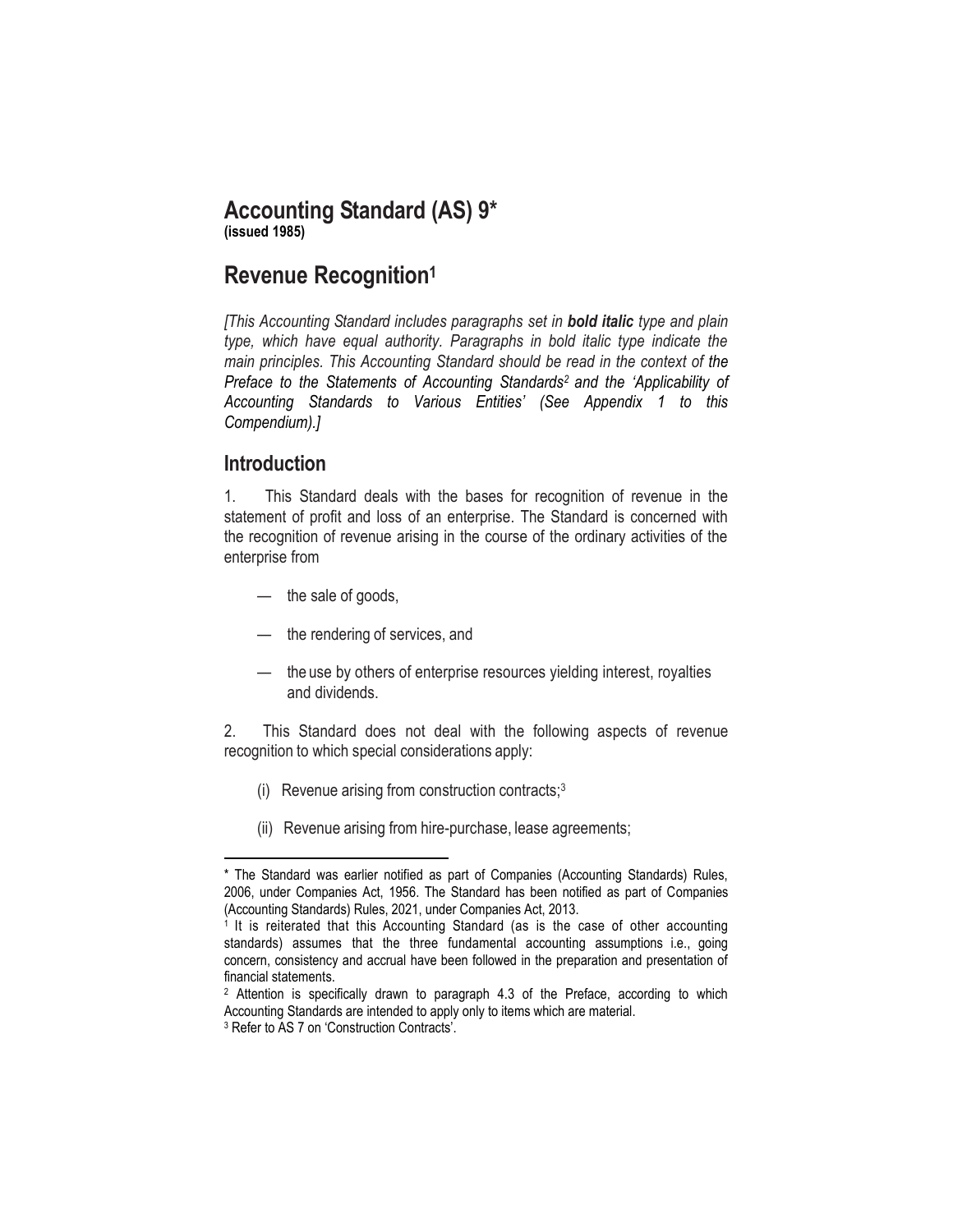- (iii) Revenue arising from government grants and other similar subsidies;
- (iv) Revenue of insurance companies arising from insurance contracts.

3. Examples of items not included within the definition of "revenue" for the purpose of this Standard are:

- (i) Realised gains resulting from the disposal of, and unrealised gains resulting from the holding of, non-current assets e.g. appreciation in the value of fixed assets;
- (ii) Unrealised holding gains resulting from the change in value of current assets, and the natural increases in herds and agricultural and forest products;
- (iii) Realised or unrealised gains resulting from changes in foreign exchange rates and adjustments arising on the translation of foreign currency financial statements;
- (iv) Realised gains resulting from the discharge of an obligation at less than its carrying amount;
- (v) Unrealised gains resulting from the restatement of the carrying amount of an obligation.

### **Definitions**

*4. The following terms are used in this Standard with the meanings specified:*

*4.1 Revenue is the gross inflow of cash, receivables or other consideration*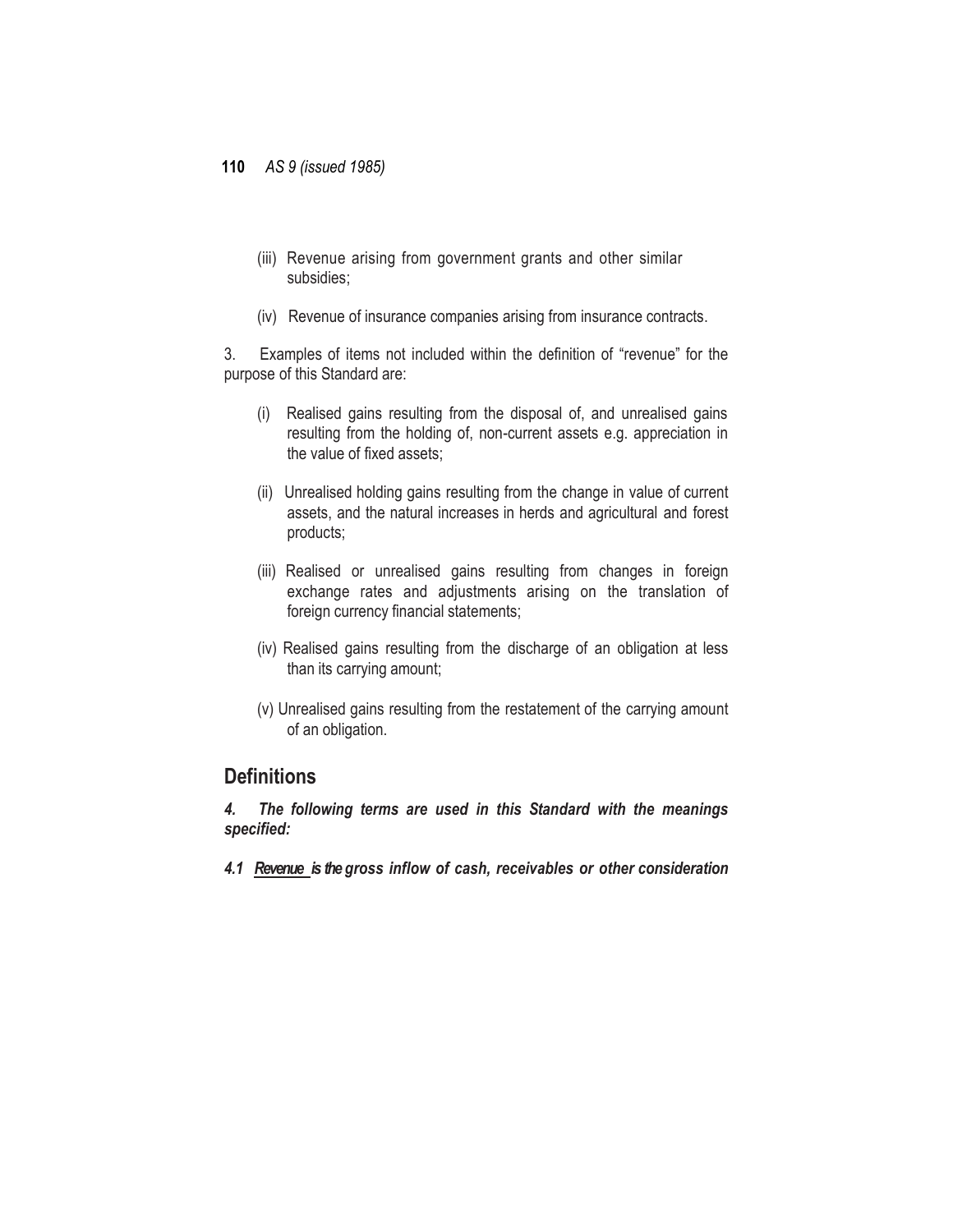*arising in the course of the ordinary activities of an enterprise<sup>4</sup> from the sale of goods, from the rendering of services, and from the use by others of enterprise resources yielding interest, royalties and dividends. Revenue is measured by the charges made to customers or clients for goods supplied and services rendered to them and by the charges and rewards arising from the use of resources by them. In an agency relationship, the revenue is the amount of commission and not the gross inflow of cash, receivables or other consideration.*

*4.2 Completed service contract method is a method of accounting which recognises revenue in the statement of profit and loss only when the rendering of services under a contract is completed or substantially completed.*

*4.3 Proportionate completion method is a method of accounting which recognises revenue in the statement of profit and loss proportionately with the degree of completion of services under a contract.*

### **Explanation**

5. Revenue recognition is mainly concerned with the timing of recognition of revenue in the statement of profit and loss of an enterprise. The amount of revenue arising on a transaction is usually determined by agreement between the parties involved in the transaction. When uncertainties exist regarding the determination of the amount, or its associated costs, these uncertainties may influence the timing of revenue recognition.

## **6. Sale of Goods**

 $\overline{\phantom{a}}$ 

6.1 A key criterion for determining when to recognise revenue from a

<sup>4</sup> The Institute has issued an Announcement in 2005 titled 'Treatment of Inter-divisional Transfers' (published in 'The Chartered Accountant' May 2005, pp. 1531). As per the Announcement, the recognition of inter-divisional transfers as sales is an inappropriate accounting treatment and is inconsistent with Accounting Standard 9. [For full text of the Announcement reference may be made to the section titled 'Announcements of the Council regarding status of various documents issued by the Institute of Chartered Accountants of India' appearing at the beginning of this Compendium.]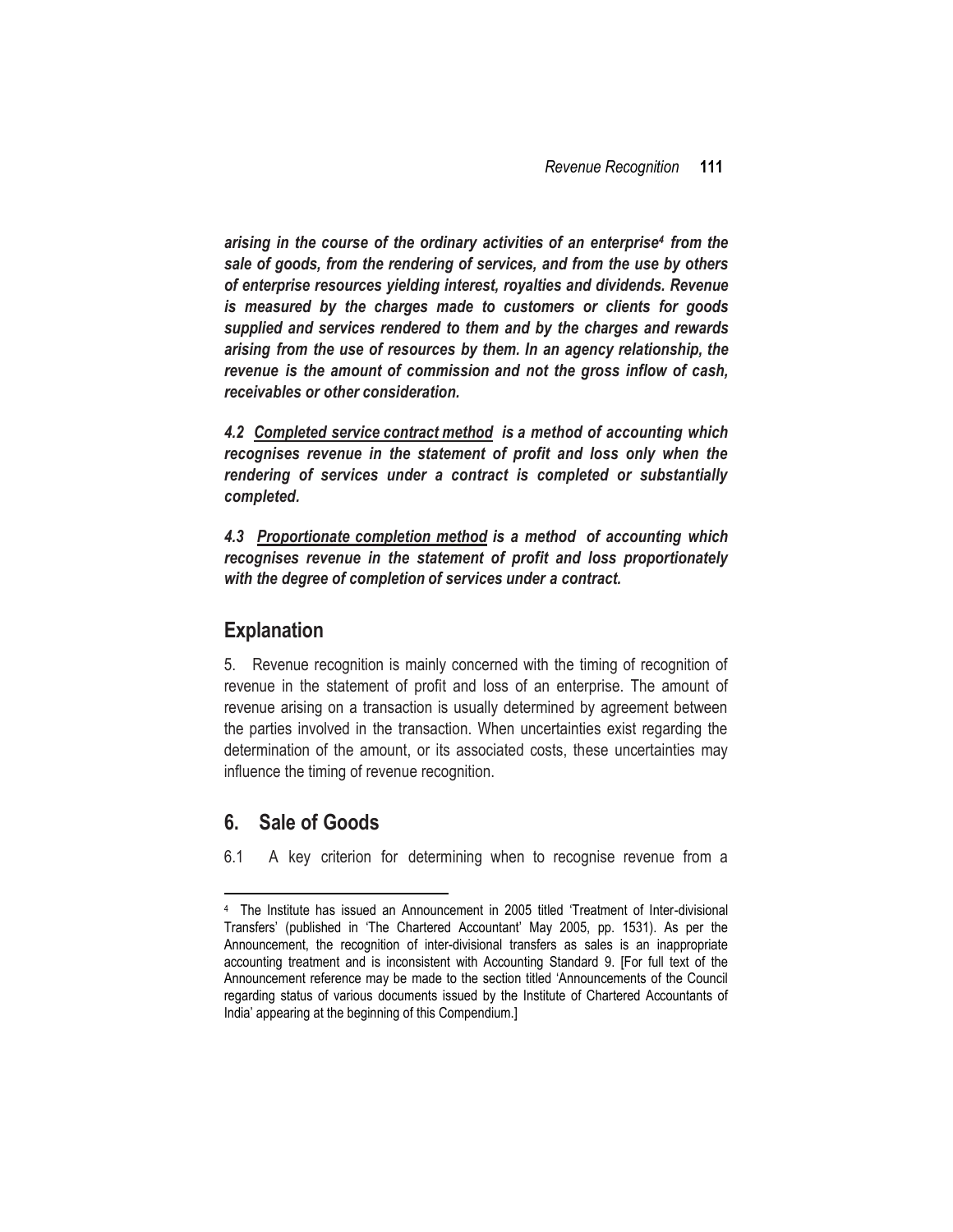transaction involving the sale of goods is that the seller has transferred the property in the goods to the buyer for a consideration. The transfer of property in goods, in most cases, results in or coincides with the transfer of significant risks and rewards of ownership to the buyer. However, there may be situations where transfer of property in goods does not coincide with the transfer of significant risks and rewards of ownership. Revenue in such situations is recognised at the time of transfer of significant risks and rewards of ownership to the buyer. Such cases may arise where delivery has been delayed through the fault of either the buyer or the seller and the goods are at the risk of the party at fault as regards any loss which might not have occurred but for such fault. Further, sometimes the parties may agree that the risk will pass at a time different from the time when ownership passes.

6.2 At certain stages in specific industries, such as when agricultural crops have been harvested or mineral ores have been extracted, performance may be substantially complete prior to the execution of the transaction generating revenue. In such cases when sale is assured under a forward contract or a government guarantee or where market exists and there is a negligible risk of failure to sell, the goods involved are often valued at net realisable value. Such amounts, while not revenue as defined in this Standard, are sometimes recognised in the statement of profit and loss and appropriately described.

## **7. Rendering of Services**

7.1 Revenue from service transactions is usually recognised as the service is performed, either by the proportionate completion method or by the completed service contract method.

(i) *Proportionate completion method—*Performance consists of the execution of more than one act. Revenue is recognised proportionately by reference to the performance of each act. The revenue recognised under this method would be determined on the basis of contract value, associated costs, number of acts or other suitable basis. For practical purposes, when services are provided by an indeterminate number of acts over a specific period of time, revenue is recognised on a straight line basis over the specific period unless there is evidence that some other method better represents the pattern of performance.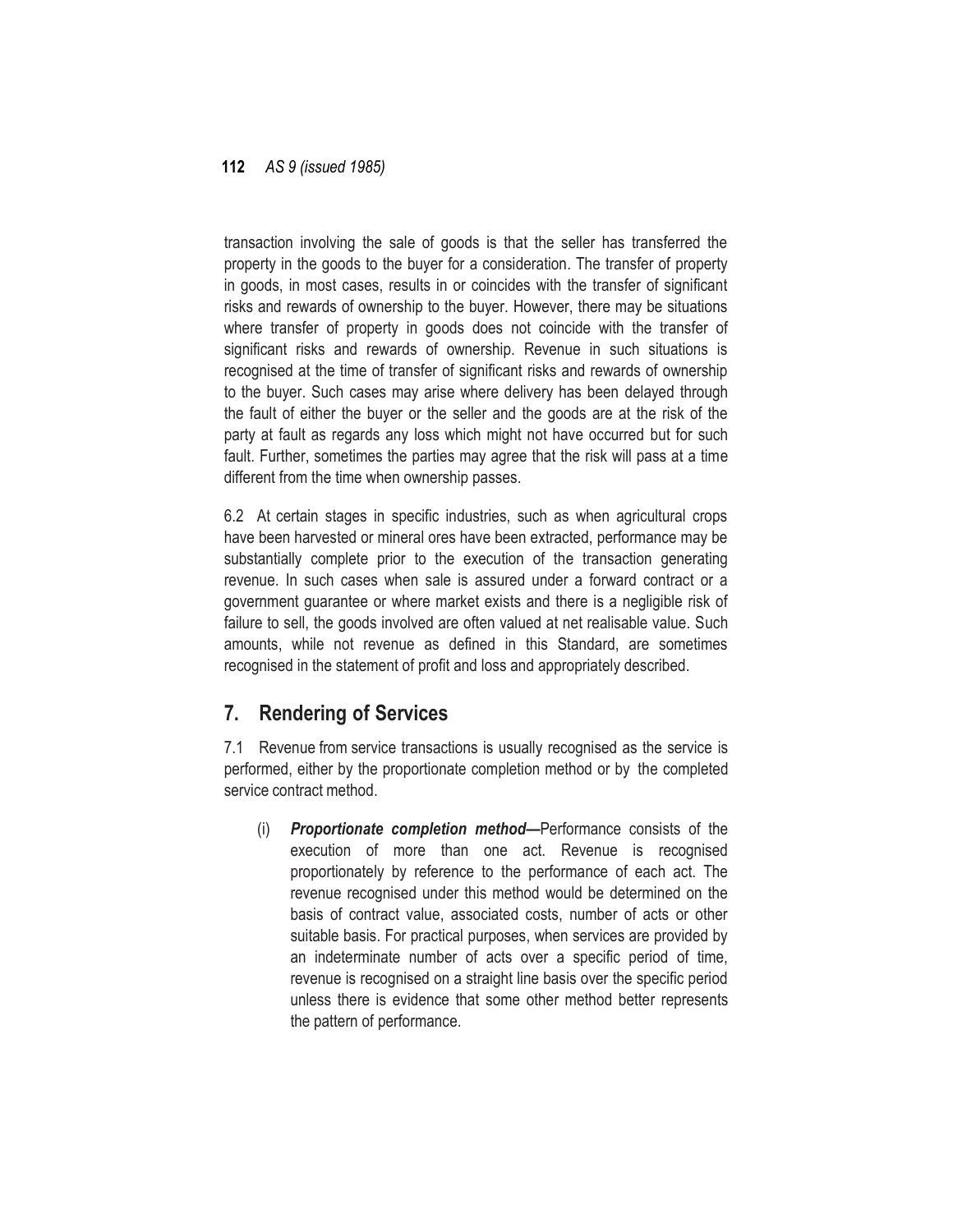(ii) *Completed service contract method***—**Performance consists of the execution of a single act. Alternatively, services are performed in more than a single act, and the services yet to be performed are so significant in relation to the transaction taken as a whole that performance cannot be deemed to have been completed until the execution of those acts. The completed service contract method is relevant to these patterns of performance and accordingly revenue is recognised when the sole or final act takes place and the service becomes chargeable.

## **8. The Use by Others of Enterprise Resources Yielding Interest, Royalties and Dividends**

- 8.1 The use by others of such enterprise resources gives rise to:
	- (i) interest—charges for the use of cash resources or amounts due to the enterprise;
	- (ii) royalties—charges for the use of such assets as know-how, patents, trademarks and copyrights;
	- (iii) dividends—rewards from the holding of investments in shares.

8.2 Interest accrues, in most circumstances, on the time basis determined by the amount outstanding and the rate applicable. Usually, discount or premium on debt securities held is treated as though it were accruing over the period to maturity.

8.3 Royalties accrue in accordance with the terms of the relevant agreement and are usually recognised on that basis unless, having regard to the substance of the transactions, it is more appropriate to recognise revenue on some other systematic and rational basis.

8.4 Dividends from investments in shares are not recognised in the statement of profit and loss until a right to receive payment is established.

8.5 When interest, royalties and dividends from foreign countries require exchange permission and uncertainty in remittance is anticipated, revenue recognition may need to be postponed.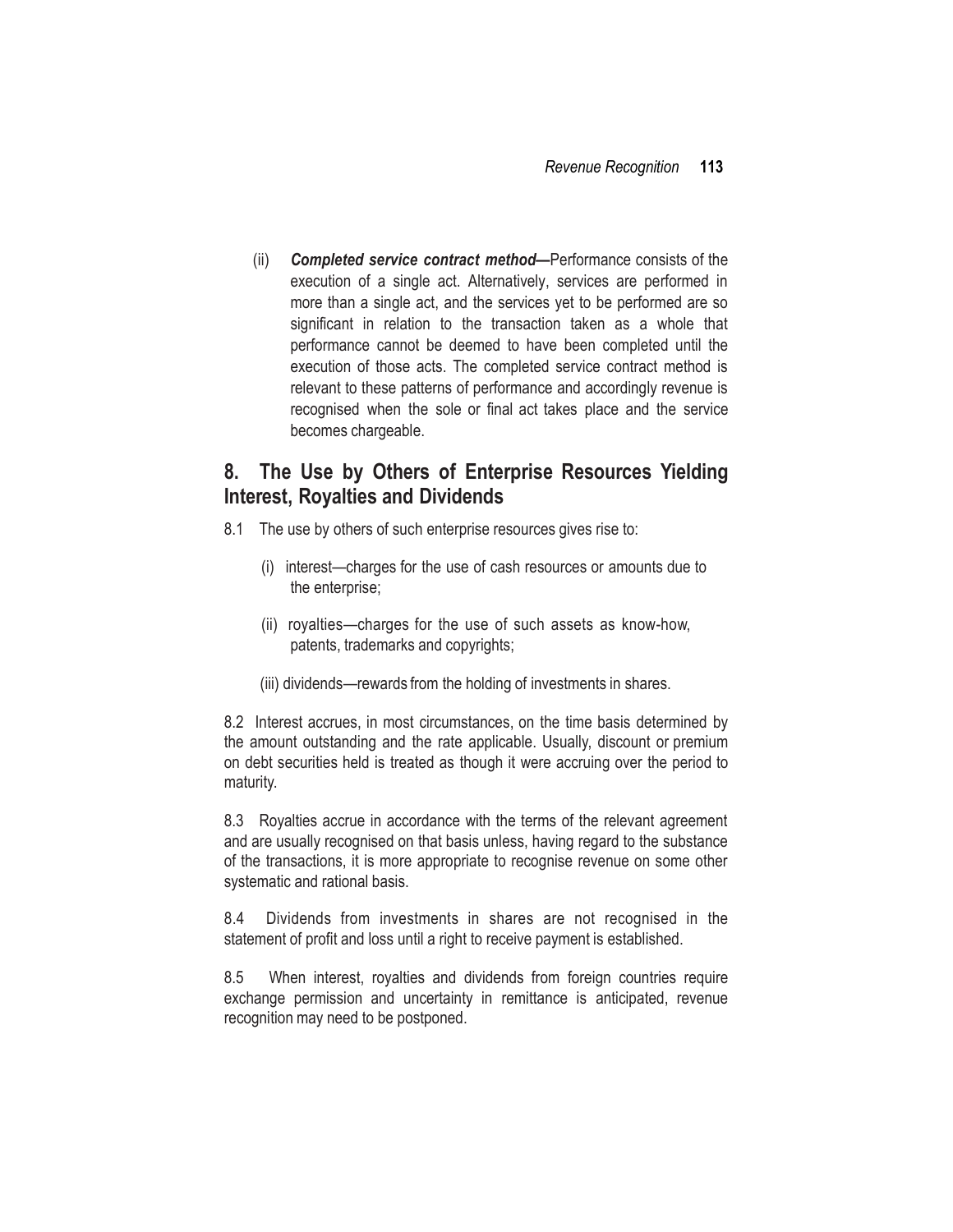# **9. Effect of Uncertainties on Revenue Recognition**

9.1 Recognition of revenue requires that revenue is measurable and that at the time of sale or the rendering of the service it would not be unreasonable to expect ultimate collection.

9.2 Where the ability to assess the ultimate collection with reasonable certainty is lacking at the time of raising any claim, e.g., for escalation of price, export incentives, interest etc., revenue recognition is postponed to the extent of uncertainty involved. In such cases, it may be appropriate to recognise revenue only when it is reasonably certain that the ultimate collection will be made. Where there is no uncertainty as to ultimate collection, revenue is recognised at the time of sale or rendering of service even though payments are made by instalments.

9.3 When the uncertainty relating to collectability arises subsequent to the time of sale or the rendering of the service, it is more appropriate to make a separate provision to reflect the uncertainty rather than to adjust the amount of revenue originally recorded.

9.4 An essential criterion for the recognition of revenue is that the consideration receivable for the sale of goods, the rendering of services or from the use by others of enterprise resources is reasonably determinable. When such consideration is not determinable within reasonable limits, the recognition of revenue is postponed.

9.5 When recognition of revenue is postponed due to the effect of uncertainties, it is considered as revenue of the period in which it is properly recognised.

# **Main Principles**

*10. Revenue from sales or service transactions should be recognised when the requirements as to performance set out in paragraphs 11 and 12 are satisfied, provided that at the time of performance it is not unreasonable to expect ultimate collection. If at the time of raising of any claim it is unreasonable to expect ultimate collection, revenue recognition should be postponed.*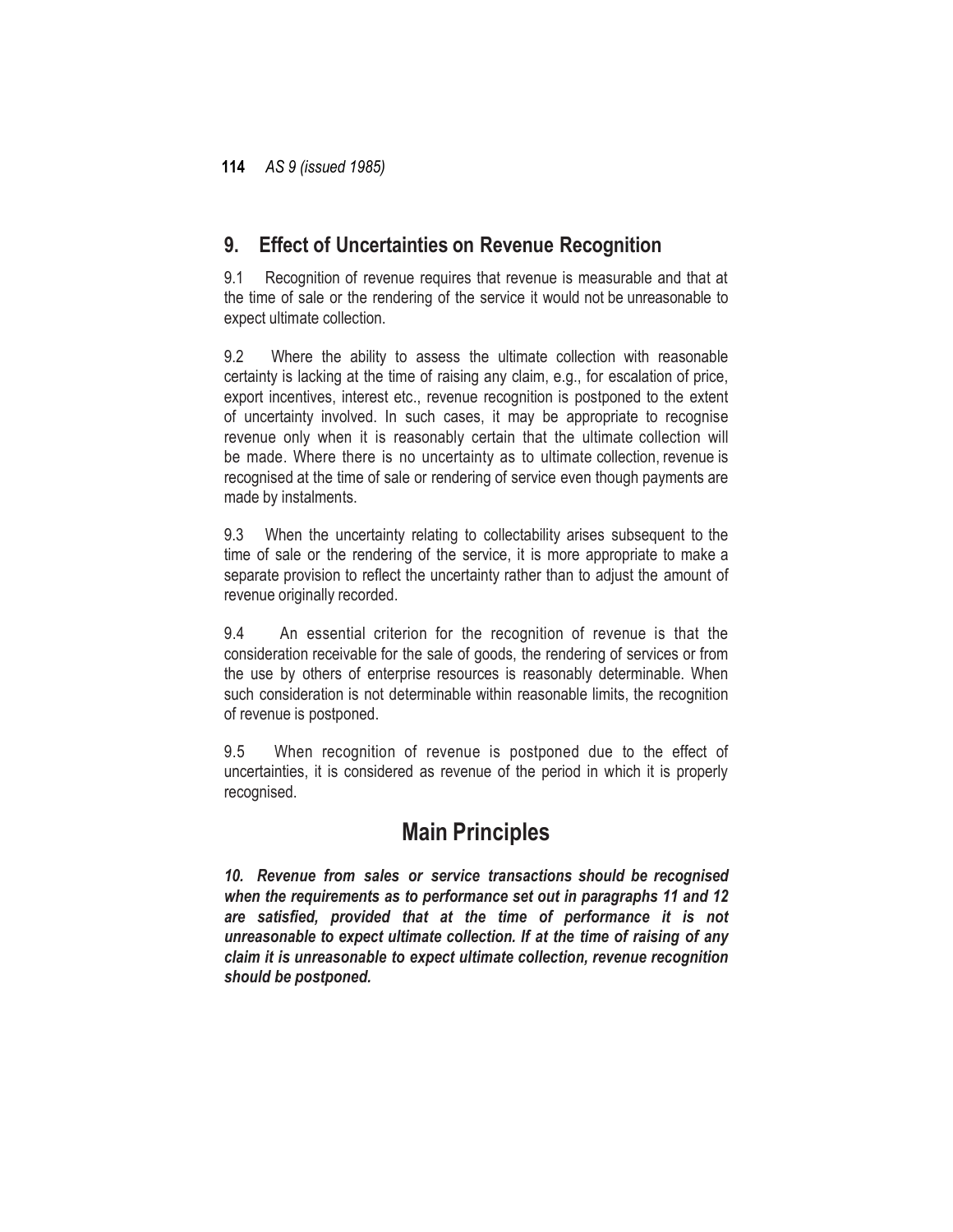**Explanation:**

*The amount of revenue from sales transactions (turnover) should be disclosed in the following manner on the face of the statement of profit or loss:*

| <b>Turnover (Gross)</b> | XX |    |
|-------------------------|----|----|
| Less: Excise Duty       | XX |    |
| <b>Turnover (Net)</b>   |    | ХX |

*The amount of excise duty to be deducted from the turnover should be the total excise duty for the year except the excise duty related to the difference between the closing stock and opening stock. The excise duty related to the difference between the closing stock and opening stock should be recognised separately in the statement of profit or loss, with an explanatory note in the notes to accounts to explain the nature of the two amounts of excise duty.*

*11. In a transaction involving the sale of goods, performance should be regarded as being achieved when the following conditions have been fulfilled:*

- *(i) the seller of goods has transferred to the buyer the property in the goods for a price or all significant risks and rewards of ownership have been transferred to the buyer and the seller retains no effective control of the goods transferred to a degree usually associated with ownership; and*
- *(ii) no significant uncertainty exists regarding the amount of the consideration that will be derived from the sale of the goods.*

*12. In a transaction involving the rendering of services, performance should be measured either under the completed service contract method or under the proportionate completion method, whichever relates the revenue to the work accomplished. Such performance should be regarded as being achieved when no significant uncertainty exists regarding the amount of the consideration that will be derived from rendering the service.*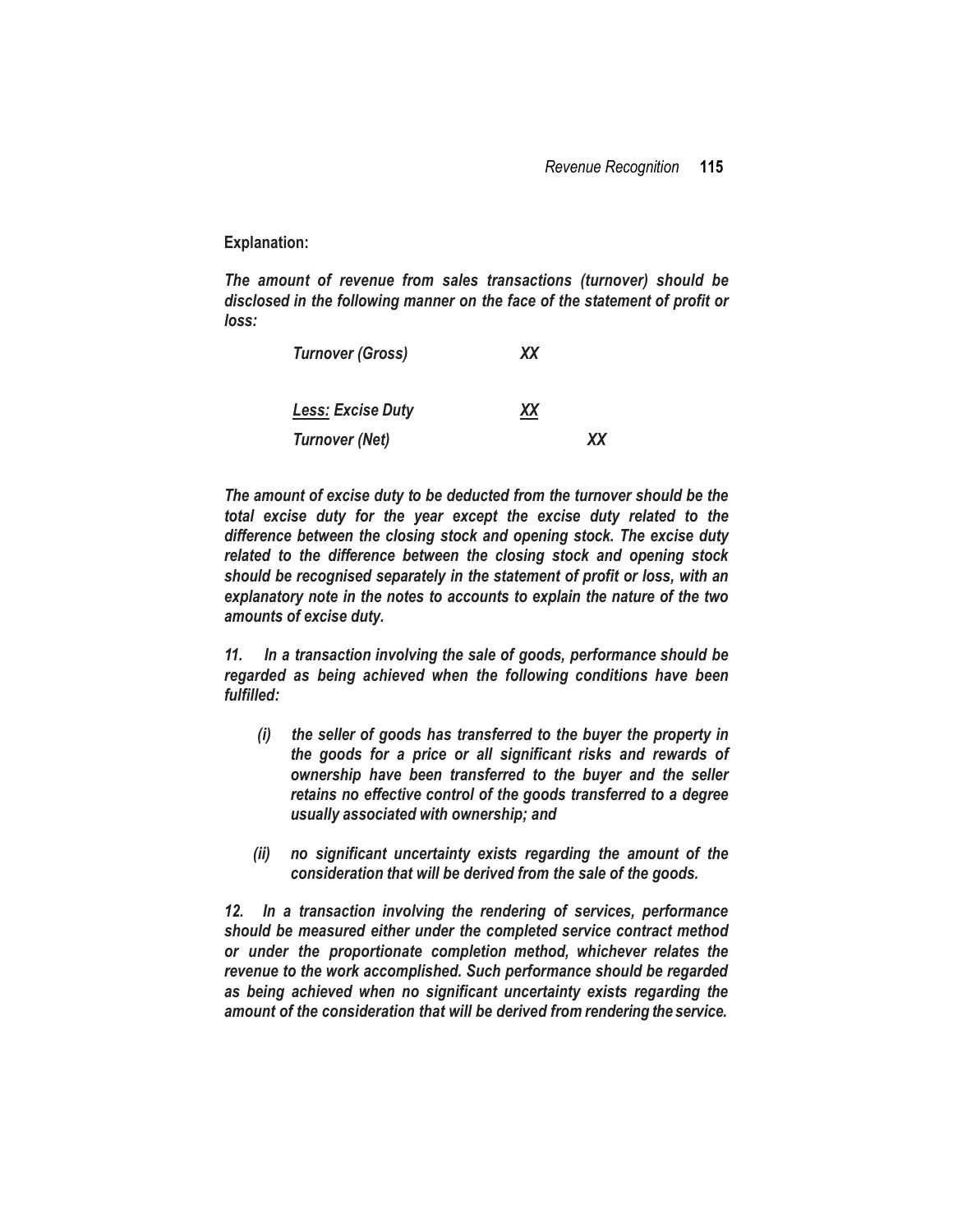*13. Revenue arising from the use by others of enterprise resources yielding interest, royalties and dividends should only be recognised when no significant uncertainty as to measurability or collectability exists. These revenues are recognised on the following bases:*

| (i) Interest         | : on a time proportion basis taking into                                           |
|----------------------|------------------------------------------------------------------------------------|
|                      | account the amount outstanding and the<br>rate applicable.                         |
| (ii) Royalties       | on an accrual basis in accordance with                                             |
|                      | the terms of the relevant agreement.                                               |
| (iii) Dividends from | when the owner's right to receive payment is<br>established. investments in shares |

## *Disclosure*

*14. In addition to the disclosures required by Accounting Standard (AS) 1, Disclosure of Accounting Policies, an enterprise should also disclose the circumstances in which revenue recognition has been postponed pending the resolution of significant uncertainties.*

# **Illustrations**

These illustrations do not form part of the Accounting Standard. Their purpose is to illustrate the application of the Standard to a number of commercial situations in an endeavour to assist in clarifying application of the Standard.

# **A. Sale of Goods**

*1. Delivery is delayed at buyer's request and buyer takes title and accepts billing*

Revenue should be recognised notwithstanding that physical delivery has not been completed so long as there is every expectation that delivery will be made. However, the item must be on hand, identified and ready for delivery to the buyer at the time the sale is recognised rather than there being simply an intention to acquire or manufacture the goods in time for delivery.

*2. Delivered subject to conditions*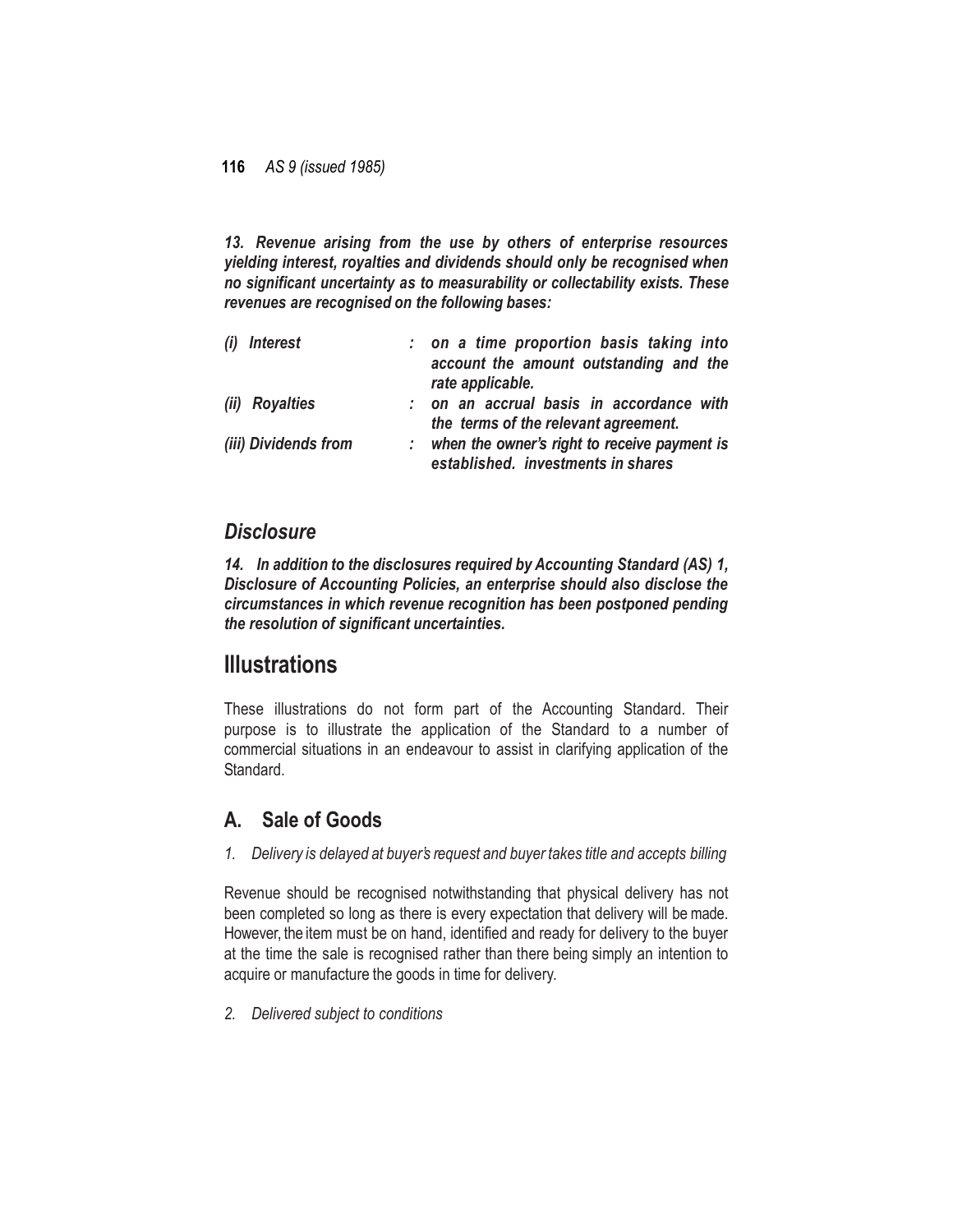(a) installation and inspection i.e. goods are sold subject to installation, inspection etc.

Revenue should normally not be recognised until the customer accepts delivery and installation and inspection are complete. In some cases, however, the installation process may be so simple in nature that it may be appropriate to recognise the sale notwithstanding that installation is not yet completed (e.g. installation of a factory-tested television receiver normally only requires unpacking and connecting of power and antennae).

(b) on approval

Revenue should not be recognised until the goods have been formally accepted by the buyer or the buyer has done an act adopting the transaction or the time period for rejection has elapsed or where no time has been fixed, a reasonable time has elapsed.

(c) guaranteed sales i.e. delivery is made giving the buyer an unlimited right of return

Recognition of revenue in such circumstances will depend on the substance of the agreement. In the case of retail sales offering a guarantee of "money back if not completely satisfied" it may be appropriate to recognise the sale but to make a suitable provision for returns based on previous experience. In other cases, the substance of the agreement may amount to a sale on consignment, in which case it should be treated as indicated below

(d) consignment sales i.e. a delivery is made whereby the recipient undertakes to sell the goods on behalf of the consignor

Revenue should not be recognised until the goods are sold to a third party.

(e) cash on delivery sales

Revenue should not be recognised until cash is received by the seller or his agent.

*3. Sales where the purchaser makes a series of instalment payments to the seller, and the seller delivers the goods only when the final payment is*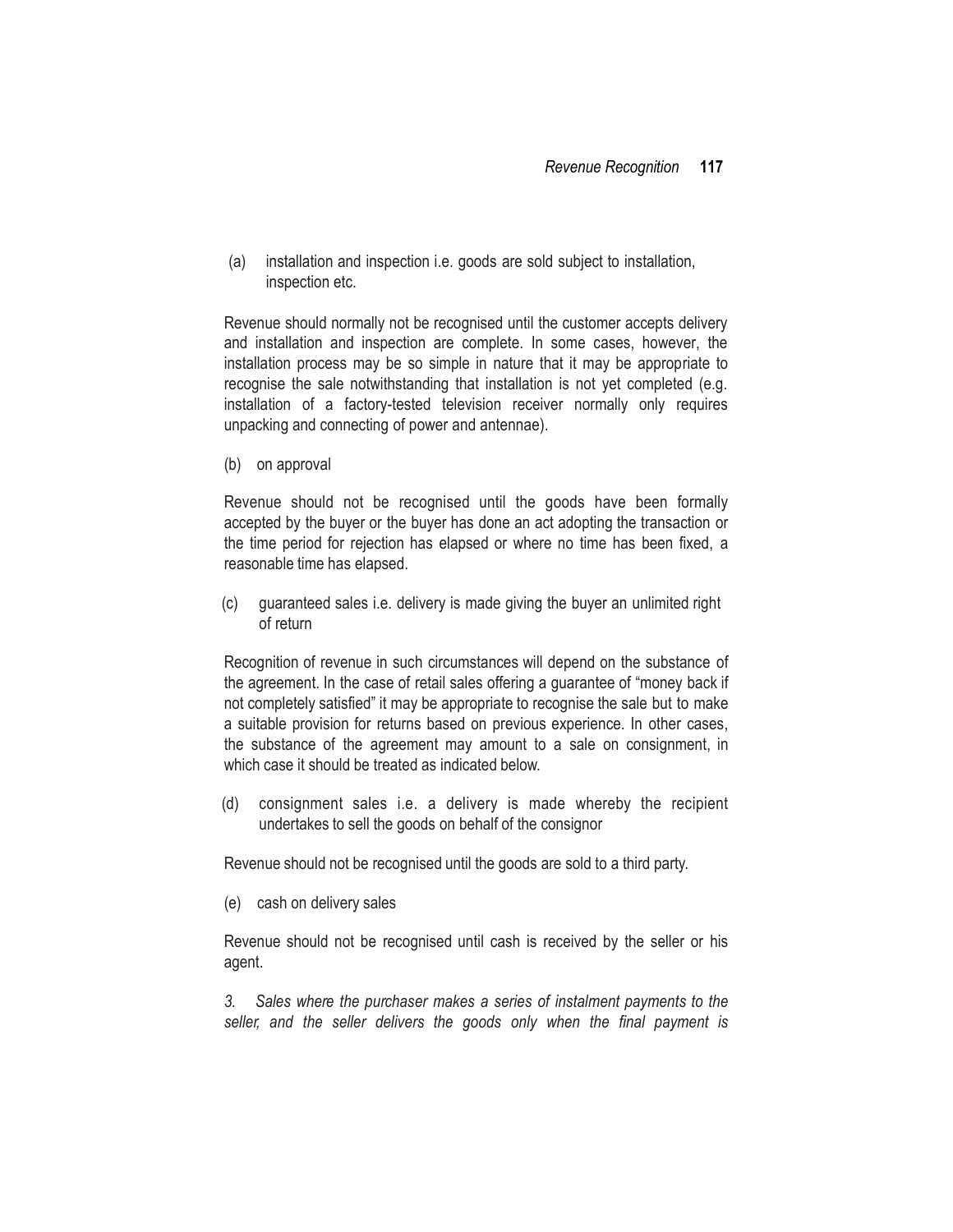#### *received.*

Revenue from such sales should not be recognised until goods are delivered. However, when experience indicates that most such sales have been consummated, revenue may be recognised when a significant deposit is received.

*4. Special order and shipments i.e. where payment (or partial payment) is received for goods not presently held in stock e.g. the stock is still to be manufactured or is to be delivered directly to the customer from a third party*

Revenue from such sales should not be recognised until goods are manufactured, identified and ready for delivery to the buyer by the third party.

*5. Sale/repurchase agreements i.e. where seller concurrently agrees to repurchase the same goods at a later date*

For such transactions that are in substance a financing agreement, the resulting cash inflow is not revenue as defined and should not be recognised as revenue.

*6. Sales to intermediate parties i.e. where goods are sold to distributors, dealers or others for resale*

Revenue from such sales can generally be recognised if significant risks of ownership have passed; however in some situations the buyer may in substance be an agent and in such cases the sale should be treated as a consignment sale.

#### *7. Subscriptions for publications*

Revenue received or billed should be deferred and recognised either on a straight line basis over time or, where the items delivered vary in value from period to period, revenue should be based on the sales value of the item delivered in relation to the total sales value of all items covered by the subscription.

### *8. Instalment sales*

When the consideration is receivable in instalments, revenue attributable to the sales price exclusive of interest should be recognised at the date of sale. The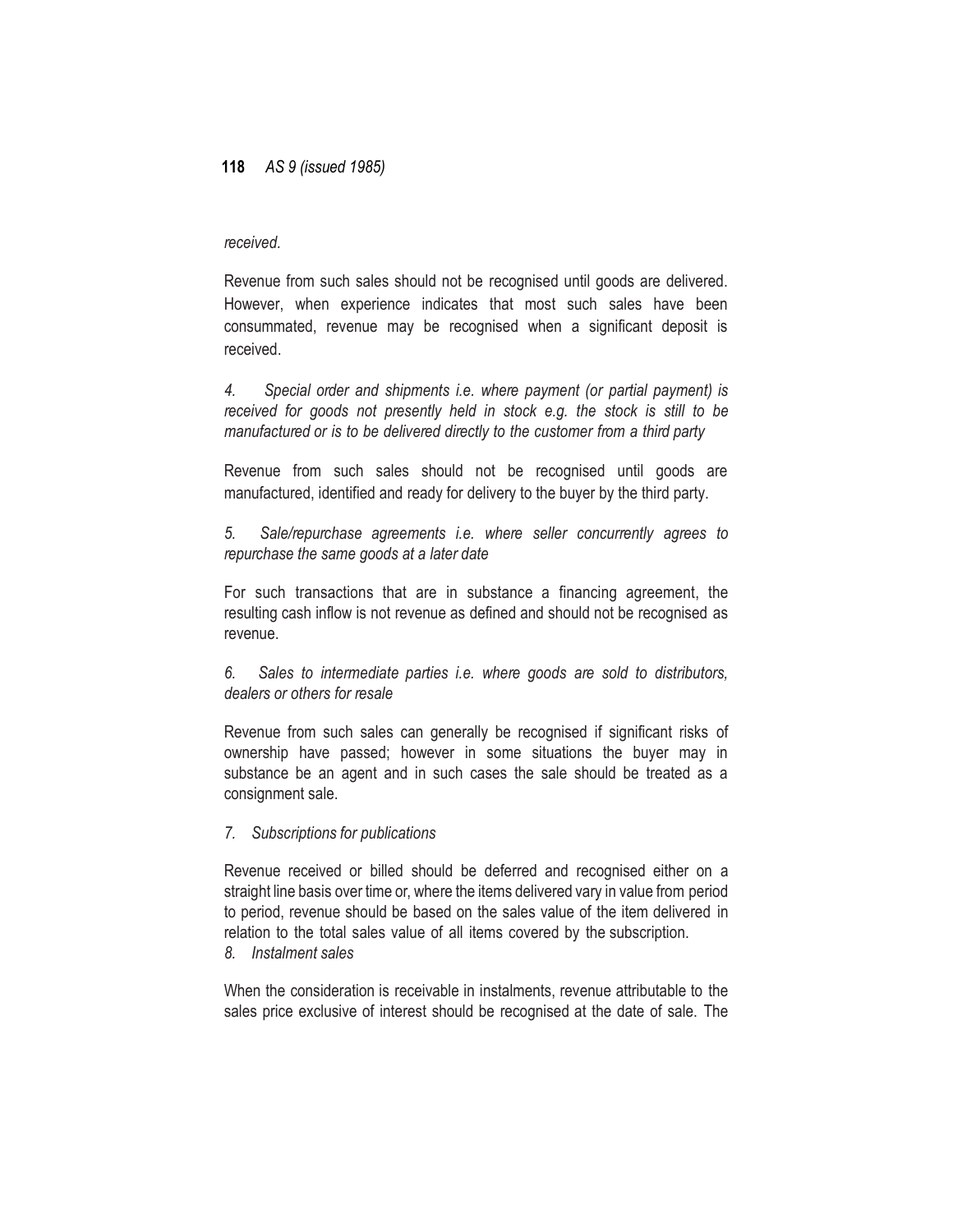interest element should be recognised as revenue, proportionately to the unpaid balance due to the seller.

#### *9. Trade discounts and volume rebates*

Trade discounts and volume rebates received are not encompassed within the definition of revenue, since they represent a reduction of cost. Trade discounts and volume rebates given should be deducted in determining revenue.

# **B. Rendering of Services**

### *1. Installation Fees*

In cases where installation fees are other than incidental to the sale of a product, they should be recognised as revenue only when the equipment is installed and accepted by the customer.

### *2. Advertising and insurance agency commissions*

Revenue should be recognised when the service is completed. For advertising agencies, media commissions will normally be recognised when the related advertisement or commercial appears before the public and the necessary intimation is received by the agency, as opposed to production commission, which will be recognised when the project is completed. Insurance agency commissions should be recognised on the effective commencement or renewal dates of the related policies.

### *3. Financial service commissions*

A financial service may be rendered as a single act or may be provided over a period of time. Similarly, charges for such services may be made as a single amount or in stages over the period of the service or the life of the transaction to which it relates. Such charges may be settled in full when made or added to a loan or other account and settled in stages. The recognition of such revenue should therefore have regard to:

- (a) whether the service has been provided "once and for all" or is on a "continuing" basis;
- (b) the incidence of the costs relating to the service;